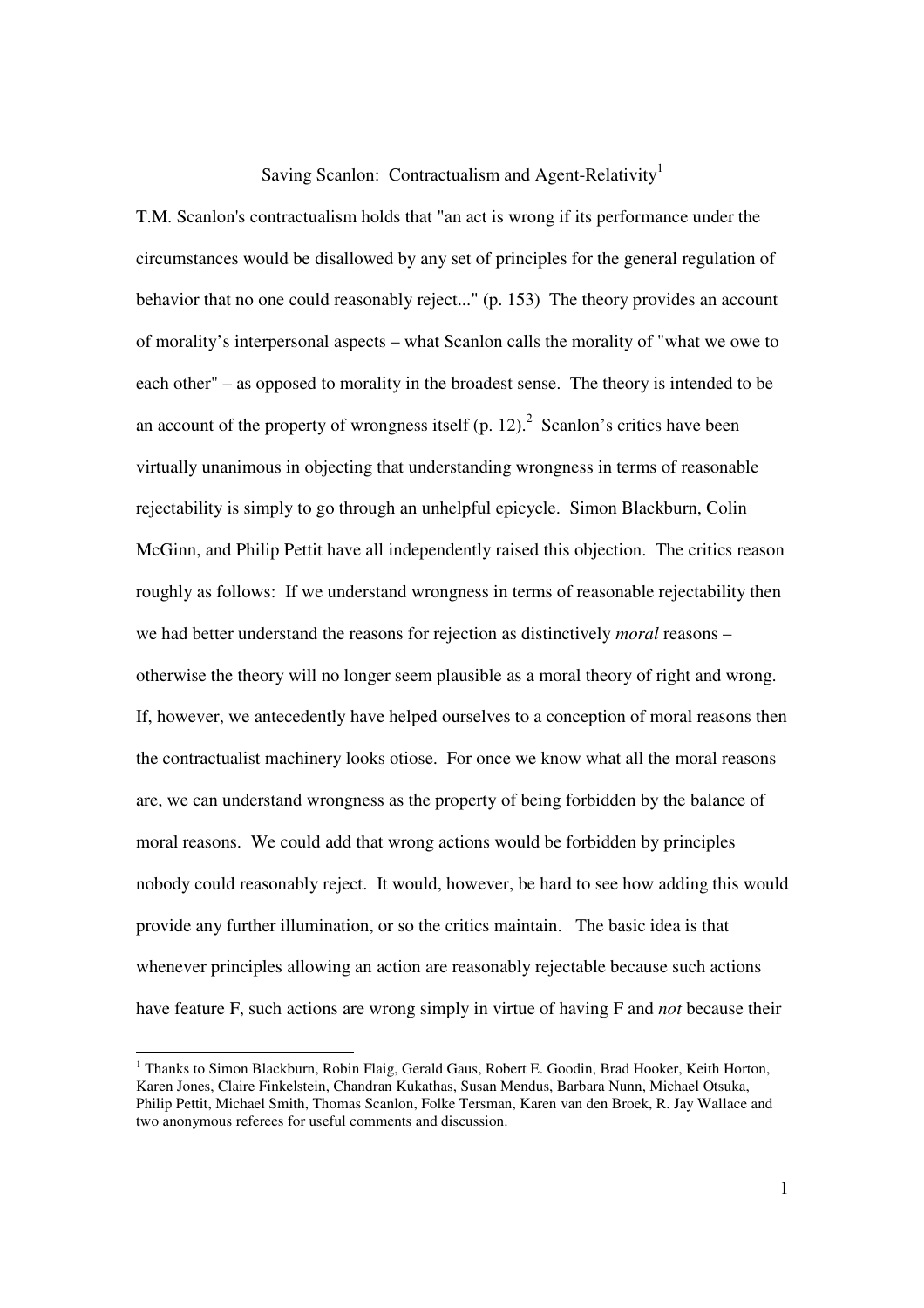having F makes principles allowing them reasonably rejectable. This standard objection rests on a pervasive misunderstanding of Scanlon's account. *If* Scanlon's theory held that the grounds on which one might reasonably reject principles had to be agent-neutral, then the objection might be sound. However, on Scanlon's view the reasons which ground reasonable rejection not only can be agent-relative, they *must* be. This underappreciated element of Scanlon's theory refutes the critics' standard worry.

The overall structure of the critics' objection is a dilemma. The reasons that can ground a Scanlonian reasonable rejection either are non-moral reasons or moral reasons. On the first horn of the dilemma, the critics argue that insofar as the reasons for rejection are not moral ones the theory cannot really give an account of moral wrongness – "nonmoral reasons-in/non-moral-reasons-out" is roughly the guiding principle here. The suggestion that the notion of justifiability invoked by Scanlon's theory must be understood in terms of moral value is most explicit in Colin McGinn's work:

When I call an action wrong, I may well imply that it is not justifiable to others but the only thing that this can mean is that it is not *morally* justifiable; and then the moral value invoked becomes the basis of the judgment of wrongness.<sup>3</sup>

Other commentators are less explicit. Here is Philip Pettit:

When we try to justify certain actions to others...we try to establish that they are right by showing that they are fair or kind, or for the general good, or whatever. 4

Fairness, kindness, and being for the general good are all moral notions and one assumes that the 'or whatever' is meant to refer to other similarly moral considerations (justice, fidelity, etc.). It is also telling that all the examples of reasons for rejection discussed by

 $^{2}$  He also makes the point in fn. 21, p. 391 in reply to an objection raised by Judith Thomson.

<sup>&</sup>lt;sup>3</sup> Colin McGinn, "Reasons and Unreasons," *The New Republic*, May 24, 1999, p. 35.

<sup>4</sup> Philip Pettt, "Doing Unto Others," *Times Literary Supplement*, June 25, 1999, pp. 7-8, p. 8. Pettit argues against Scanlon on these grounds in his earlier book, *The Common Mind* (New York: Oxford University Press, 1993), pp. 297-302.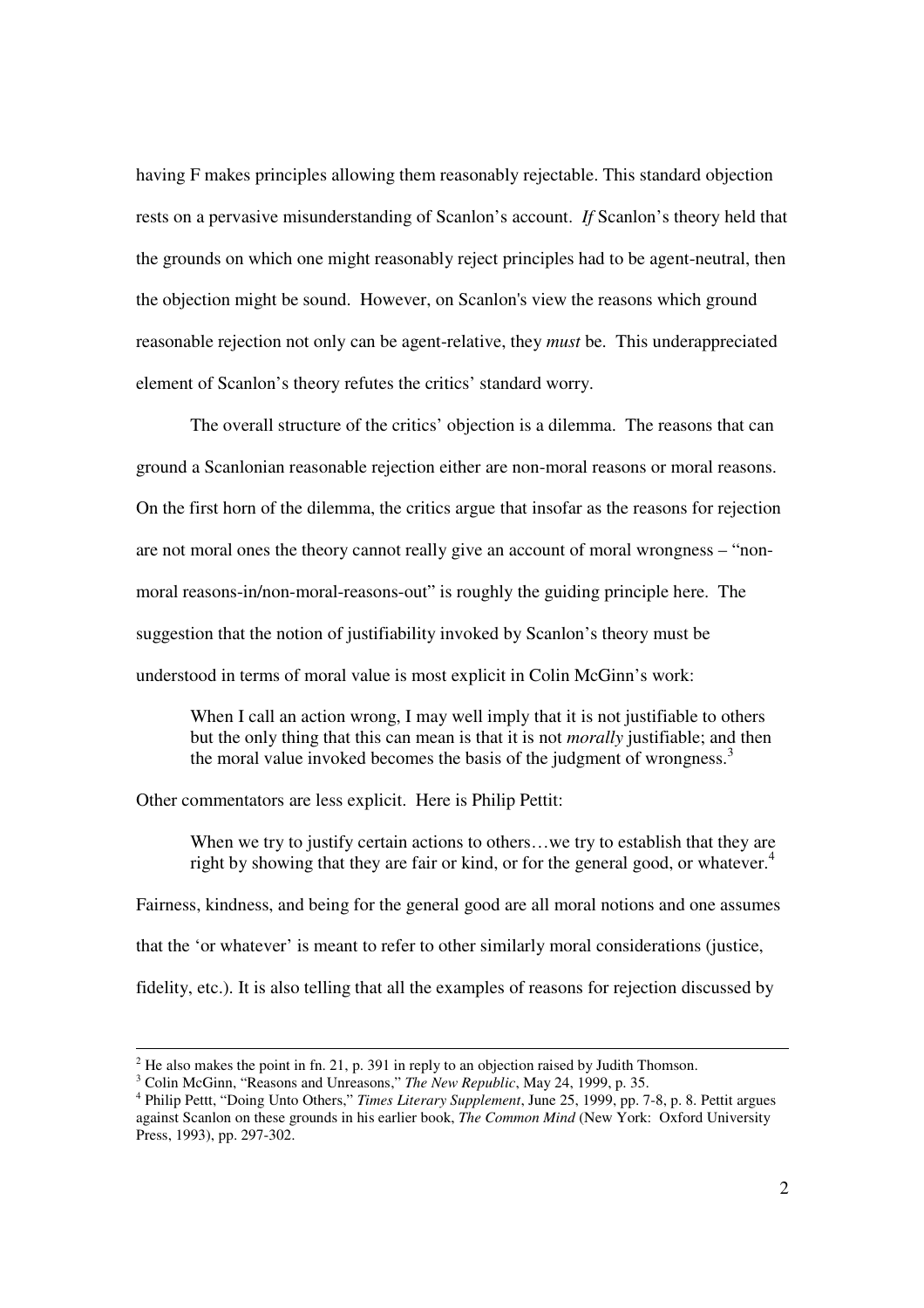Simon Blackburn are obviously moral reasons - that a principle would generate vast inequalities of wealth is Blackburn's paradigm example of a Scanlonian reason for rejection.<sup>5</sup> The critics' suggestion is not that there could not be non-moral objections to immoral actions – of course there could be. Rather, the suggestion is that insofar as we aim to explain the immorality of such actions we must appeal only to moral objections. Hence Scanlon's theory should, according to the critics, restrict itself to moral objections in its account of the relevant sorts of reasonable rejectability.

This brings us to the second horn of the dilemma – the worry is that once we have antecedent moral reasons hanging around that the appeal to reasonable rejectability is an unmotivated epicycle. An example might help convey the worry. Suppose someone makes an disparaging remark to someone's face. We might explain the remark's wrongness by noting that it was cruel. The victim could reasonably reject a principle allowing it, but this is not how we would explain its wrongness. Colin McGinn offers another example:

It is wrong to drop radioactive debris…over the population below…if it may be criticized on moral grounds – namely, that it has needlessly caused the suffering and death of thousands of innocent people – then *that* is the reason the action is wrong…The reference to interpersonal justifiability adds nothing to the simple claim that the action was wrong because of the suffering and death it caused.<sup>6</sup>

The critics' objection has the following form. Whenever a principle could reasonably be rejected, there must be some *grounds* for this reasonable rejection, where those grounds are undefeated *ceteris paribus* moral considerations. These grounds will be such things as: that the action caused unnecessary suffering, was unfair, etc. In that case, it seems

<sup>5</sup> Simon Blackburn, "Am I Right?" *New York Times*, February 21, 1999. In fairness to Blackburn, I should note that he has (in personal communication) retracted this particular objection in light of the reply offered here, though he still thinks that Scanlon's two-part theory of the whole of morality is *prima facie* less plausible than a more unified albeit more impersonal and perhaps consequentialist account.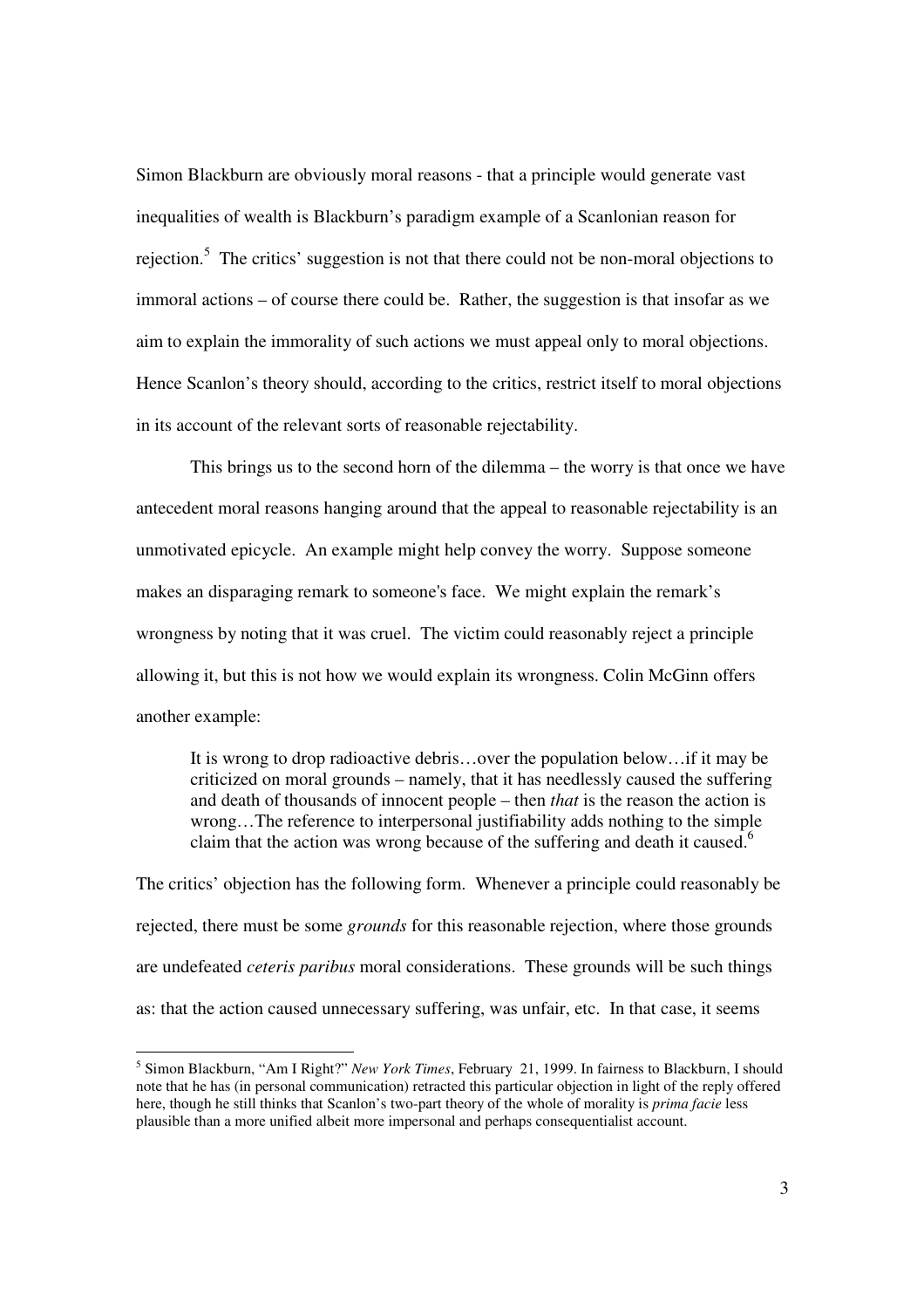that those grounds are doing all the real work. From the fact that an action is cruel we can directly infer that it was wrong, *ceteris paribus*. If its cruelty is not outweighed by some countervailing moral reason(s) then we can infer that it was wrong, all things considered. The fact that such considerations warrant a reasonable objection is supposed to be true, but irrelevant. Here is Simon Blackburn:

Suppose it is reasonable to reject my principles because, for instance, they lead to vast inequalities of wealth. Why then isn't this the very feature that makes my principles wrong? Why go through the detour of dragging in the hypothetical agreement with others?<sup>7</sup>

In fact, the critics' worry is even more pointed. Not only does Scanlon's theory add an unmotivated epicycle, it does so in a pernicious way. For the introduction of Scanlon's elaborate, cumbersome, and abstract machinery seems too anemic to capture what is really wrong with grotesque atrocities. McGinn argues in this vein:

Suppose I condemn the actions of Serbian forces in Kosovo…According to Scanlon's formula, the content of my statement is merely that these actions could be reasonably rejected…Scanlon's contractualist formula is too bland and unspecific. The moral force of the condemnation only emerges if we ask what the grounds of the objection are – namely, that the actions are instances of a genocidal murder. That is the real content of the moral judgment, and not the insipid assertion that the soldiers and the politicians responsible could not justify their actions to people in terms that they could not reasonably reject.<sup>8</sup>

So Scanlon's theory is meant to be both unmotivated and offensively trivializing of

serious moral judgments.

The trouble with this objection is that it implicitly assumes that one's grounds for

rejection must be impersonal, whereas Scanlon holds that such grounds must be personal:

<sup>6</sup> McGinn, "Reasons and Unreasons," p. 35.

<sup>7</sup> Simon Blackburn, "Am I Right?" *New York Times*, February 21, 1999. In fairness to Blackburn, I should note that he has (in personal communication) retracted this particular objection in light of the reply offered here, though he still thinks that Scanlon's two-part theory of the whole of morality is *prima facie* less plausible than a more unified albeit more impersonal and perhaps consequentialist account.

 $^{\circ}$  McGinn, pp. 35-6.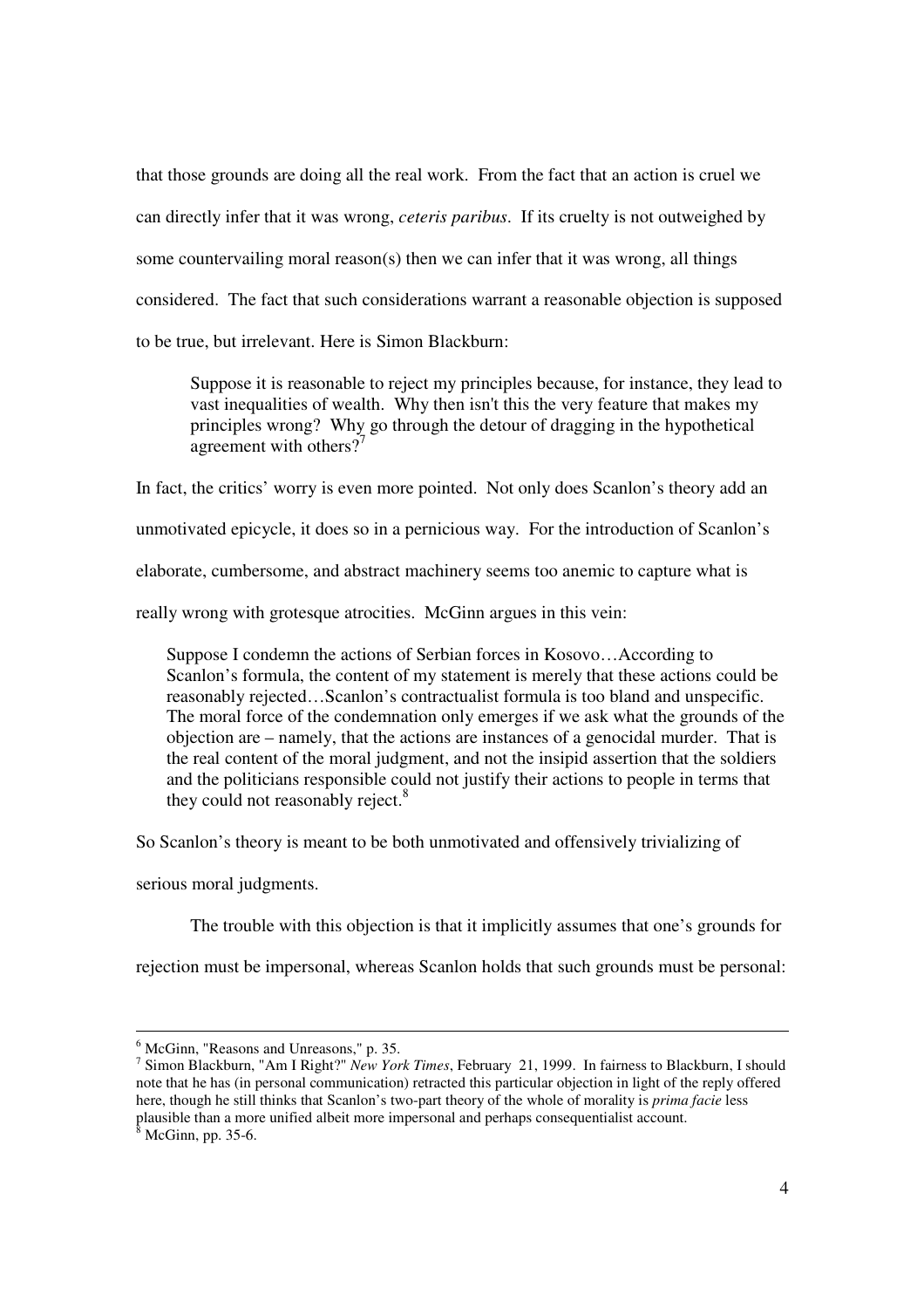"Impersonal reasons do not, themselves, provide grounds for reasonably rejecting a principle." (p. 220) Scanlon here explicitly excludes the possibility of the reasonable rejection of a principle on impersonal grounds.<sup>9</sup> What is it, though, for a reason or value to be personal or impersonal? Scanlon gives the reader insufficient guidance, but the basic idea is clear enough. On Scanlon's view, values are founded on reasons and reasons are reflected in principles; this is his "buck-passing" account (pp. 95-100). This suggests that whether a value is personal depends upon whether the reason underwriting the value is personal. Whether a reason is personal, in turn, depends on the form of the principle it reflects. My suggestion is that Scanlon supposes that if the principle reflecting the reason makes an ineliminable (and non-trivial) pronominal back-reference to the person to whom the reason applies then the reason is a personal (agent-relative) one; otherwise it is impersonal (agent-neutral). For example, the principle that an agent has reason to maximize *her own* happiness is agent-relative, as is the principle that an agent must promote the welfare of *her* friends. On the other hand, the principle that one has reason to maximize happiness, and the principle that one should maximize friendship are both agent-neutral.<sup>10</sup>

Though Scanlon's account is narrow insofar as it requires that reasons for rejection must be agent-relative rather than agent-neutral, the theory is ecumenical with

<sup>&</sup>lt;sup>9</sup> Scanlon allows that impersonal reasons "nonetheless play a significant role in determining other grounds for reasonable rejection." What he seems to have in mind is that what people take to have impersonal value is relevant to what we owe to one another. So, for example, the fact that I reasonably and impersonally value the preservation of whales might provide a grounds for reasonable rejection of any principle allowing practices leading to the extinction of whales. It is, however, the fact that *I* reasonably think the preservation of whales is valuable that does the moral work.<br><sup>10</sup> Scanlon has, moreover, verified this reading of the personal/impersonal distinction in correspondence,

remarking that personal reasons "are a species of agent-relative reasons."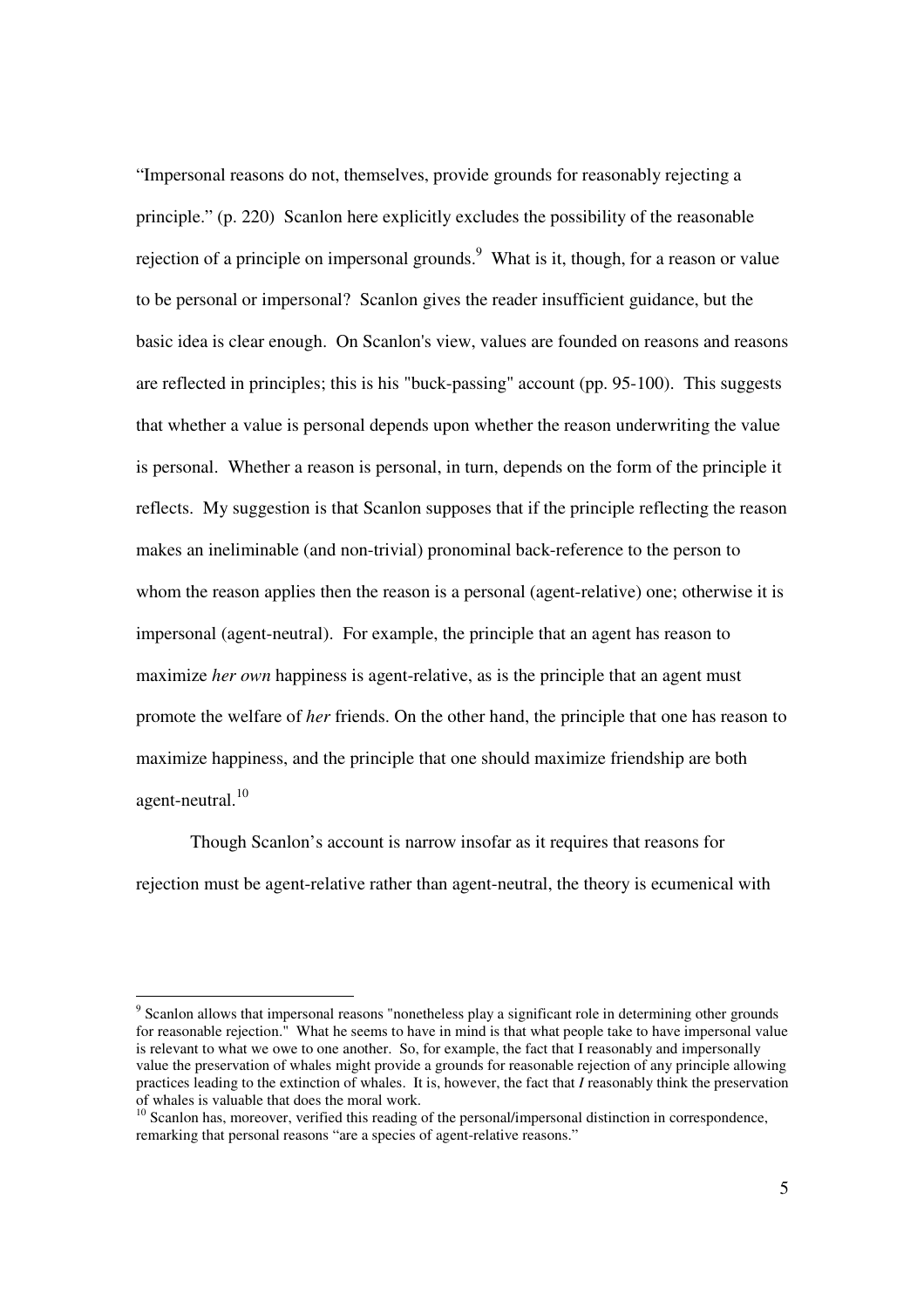respect to what forms of agent-relativity can ground such rejection.<sup>11</sup> That a principle would make it impossible for an agent to give special attention to her own projects, for example, can ground a reasonable rejection (p. 204), as can the fact that it would make it impossible for her to give special attention to her friends and family (p. 204). The former is an instance of what Thomas Nagel, in his classic discussion of agent-relativity, calls a non-moral "reason of autonomy" – a reason an agent has to give special weight to her projects as such.<sup>12</sup> Whereas the latter, on at least one reading, corresponds to what Nagel refers to as a moral "reason of special obligation" – a reason to give special weight to the needs of one's nearest and dearest. So reasons for rejection can come in non-moral and moral varieties Though he is not explicit about this, I suspect that Scanlon would even allow that what Nagel refers to as "deontological reasons" – reasons an agent has to not perform certain actions because of their bearing on her integrity – could ground a reasonable rejection.

That Scanlon allows both moral and non-moral reasons for rejection connects with an important aspect of the critics' case against Scanlon. Recall that Scanlon's critics' objection has the form of a dilemma – either reasons for rejection are non-moral, in which case the theory is hopeless as a moral theory *or* reasons for rejection are moral, in which case the theory does no real work. Scanlon embraces both horns of this dilemma. He disarms the first horn by holding that non-moral objections can plausibly explain why an action is wrong so long as those objections are *reasonable*, for the notion of reasonableness is "an idea with moral content." (p. 194) The notion of reasonableness serves as a sort of filter, so that an agent's non-moral reasons can ground a reasonable

<sup>&</sup>lt;sup>11</sup> Thanks to an anonymous referee for helping me see the importance of discussing the interface of Scanlon's theory with Nagel's distinctions.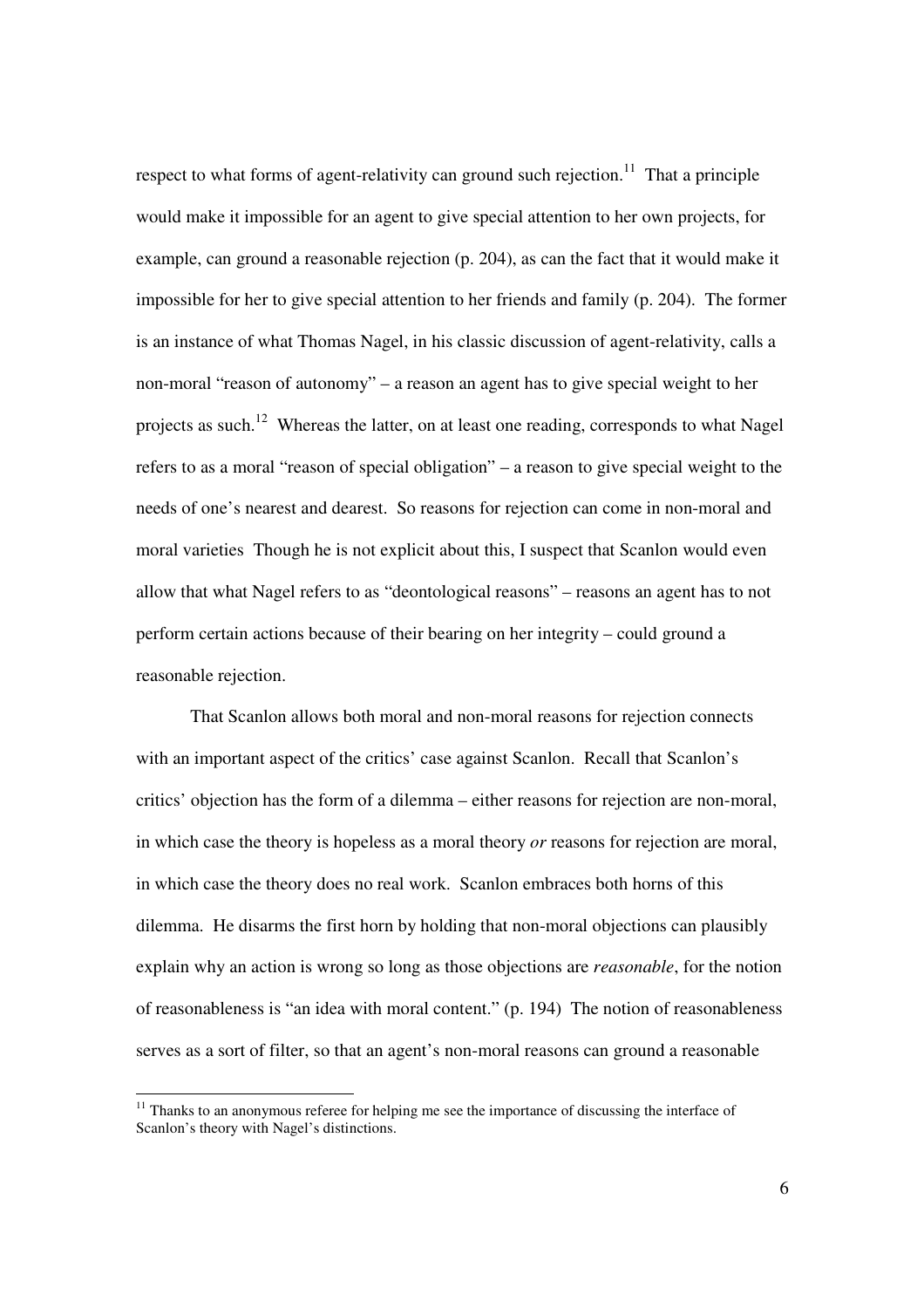rejection only if they would be morally appropriate to take as reasons for such rejection. That your principle would prevent me from completing my project will not ground a reasonable rejection if, for example, my project is one of genocidal extermination of a given set of people. Nor does a reason's being reasonable transform it into a moral reason. For example, my non-moral reason to climb a mountain does not become a moral reason just because it would be reasonable for me to reject principles interfering with my mountain-climbing. Climbing the mountain just because it is your project to do so is neither a duty nor even supererogatory – it is a paradigm non-moral reason. Of course, in determining whether a non-moral reason could ground a morally reasonable rejection we must help ourselves to some antecedent moral principles. However, Scanlon argues that in determining a principle's reasonable rejectability we may rely upon antecedent though provisional moral principles. Just as we should be holists in epistemology (Neurath's famous metaphor of rebuilding our boat while at sea is relevant here), Scanlon argues that we must be holists in moral theory (see pp. 213-218, and esp. p. 214). Roughly, on Scanlon's view, our moral theorizing begins in the messy middle of things, with various (perhaps implicit) default moral principles and values, though none of these principles and values are sacrosanct. Contractualism is the guiding meta-principle we use in assessing other principles, but a given principle is evaluated only against the (defeasible) assumption that many of our other first-order moral principles are sound. So the first horn of the critics' dilemma is not sensitive enough to how non-moral reasons can be morally relevant so long as it would be morally reasonable to reject principles on their basis, though this does commit Scanlon to a kind of holism about moral justification. To

<sup>12</sup> See Thomas Nagel, *The View From Nowhere*, New York: Oxford University Press, 1986, chapter IX.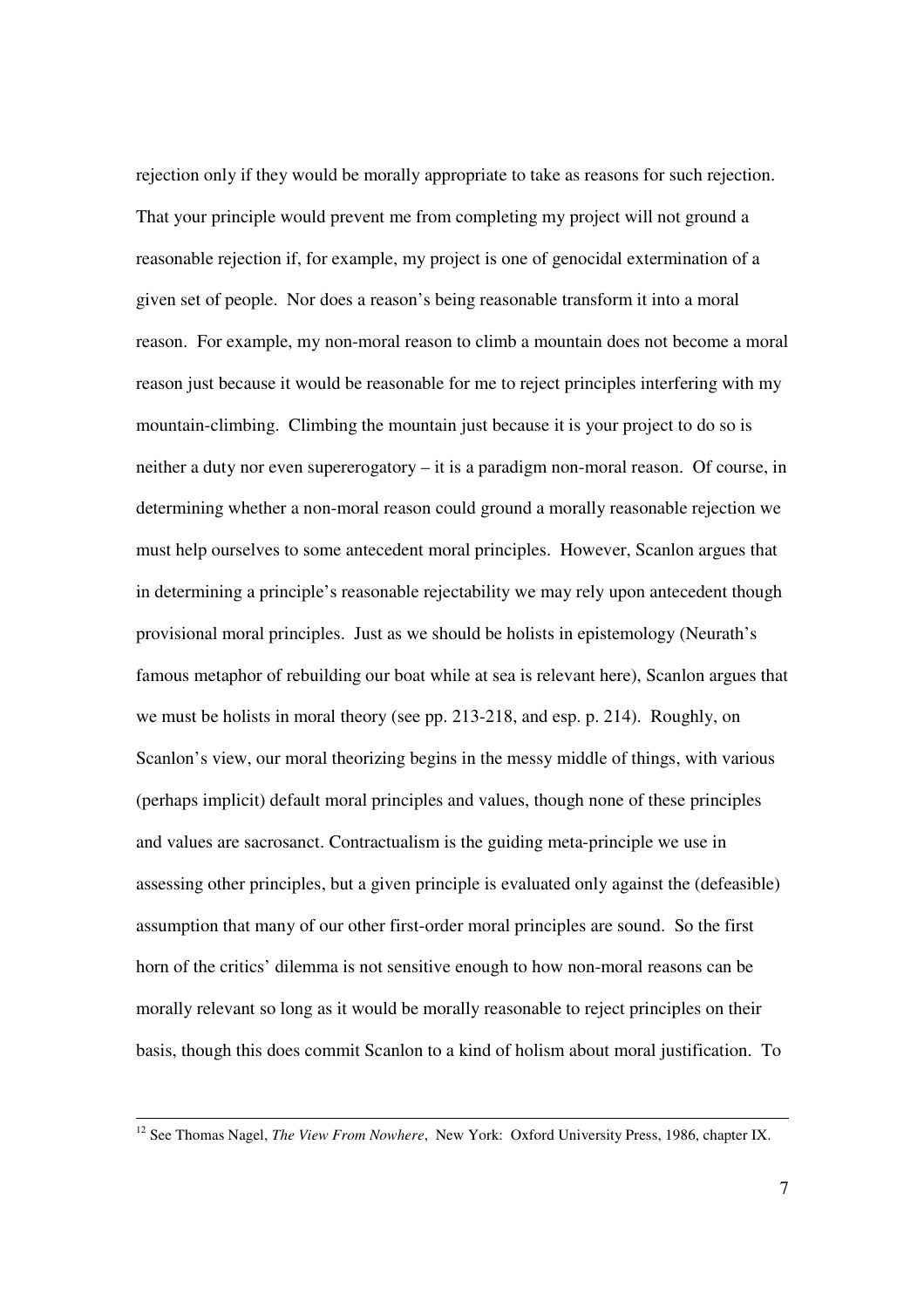see how Scanlon disarms the second horn of the critics' dilemma, we must explore the implications of the agent-relativity of reasonable rejection.

A crucial element of the critics' objection is the thought that the grounds upon which an agent might reasonably reject an action can themselves provide the moral reason the action is wrong, *without* any reference to the possibility of reasonable rejection. Insofar as a potential victim's objection invokes an agent-relative reason, though, the grounds on which she could reasonably object would be constituted by reasons not applying to me. For example, that my action would make it very difficult for you to avoid infringing an agent-relative deontological restriction provides you with a reason to reject principles licensing my action. However, *your* agent-relative deontological reason does not itself provide *me* with any reason whatsoever not to perform the action. In fact, the case might even be a perverse one in which I can only help you to avoid infringing a deontological restriction by infringing one myself. Consider an example. Perhaps you are in danger of being blackmailed by your enemies into revealing very private and damaging details about a close friend, thereby infringing a deontological restriction. Since you know enough about yourself to know that will not be able to resist this pressure, you have strong agent-relative deontological reason to avoid being blackmailed in this way. I, however, must tell a "white lie" to an innocent third party to prevent your enemies (who are eavesdropping) from learning your whereabouts. Once your enemies learn your location, let us suppose, they will be able to blackmail you. Let us simply suppose that in such a case I have a duty to lie for your sake. The contractualist might explain this, in part, by citing your agent-relative deontological reasons to avoid being blackmailed, holding that such reasons could ground a reasonable

8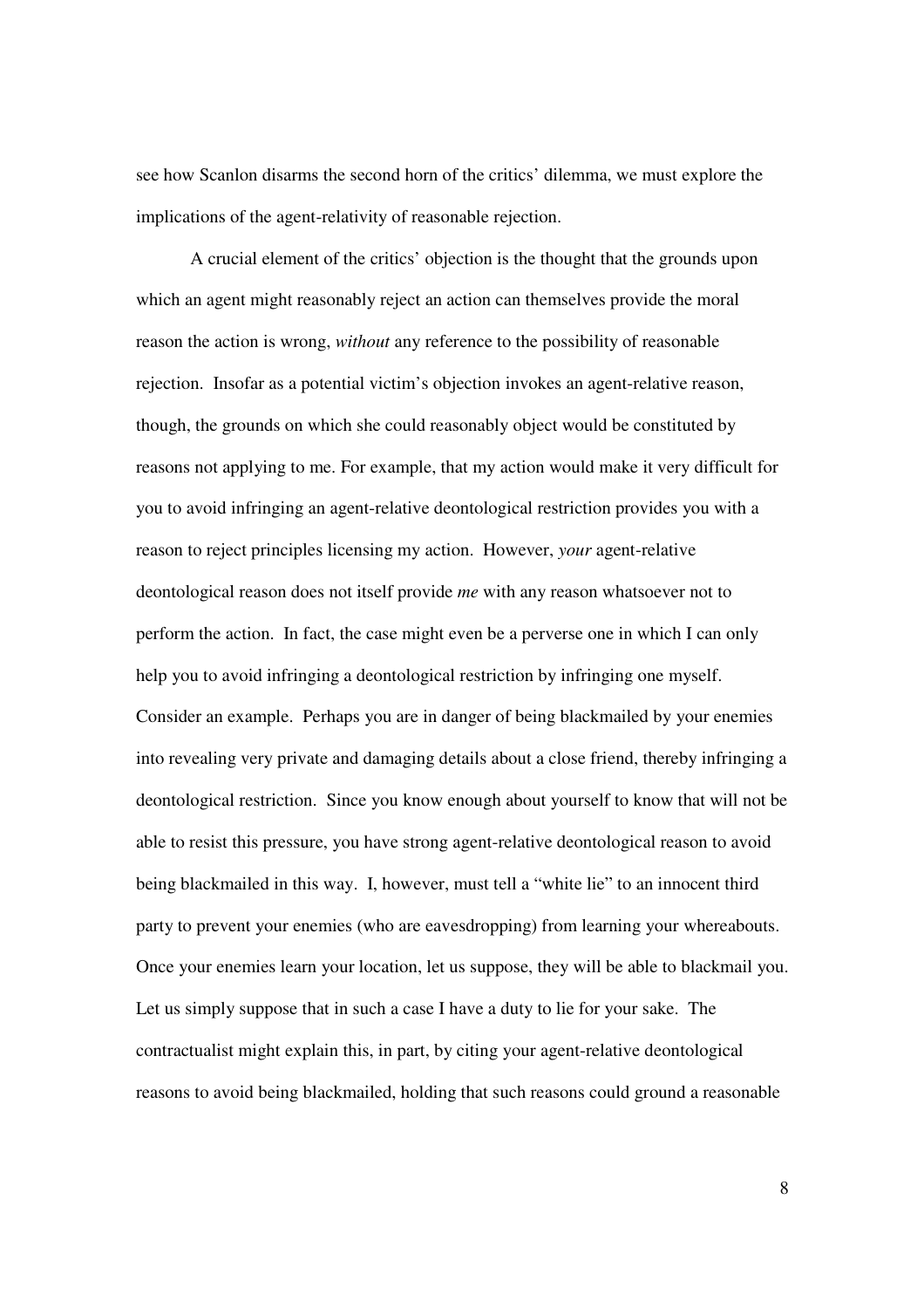rejection of principles allowing me to tell the truth in such a situation. Scanlon's critics must hold that my own reasons to lie to the innocent third party in this case just *are* the grounds on which you would object to my telling the truth. For according to the critics the basis of a reasonable rejection itself constitutes wrongness and (hence) the relevant moral reason(s). This, however, obviously does not work. Your reason for rejecting my action is that it will lead to *your* being blackmailed – clearly, this is not a reason that I have – by hypothesis, *I* am in no danger of being blackmailed no matter what *I* do. In fact, my own agent-relative deontological reasons of fidelity would, if anything, counsel in favor of telling the truth to my innocent interlocutor in spite of its impact on you. In which case, whatever moral reason I have to lie cannot be the same as the agent-relative (deontological) grounds on which you could reject principles licensing my truth-telling

Another example might help. You have an agent-relative reason of autonomy to complete your projects, let us suppose. So you might object to my action on the grounds that it would frustrate your efforts to complete *your* project, where that project is a morally permissible one. Insofar as such an objection invokes an agent-relative reason of yours, it invokes a reason that I do not have. Let us make the example more concrete – your project is to be a world-class chess-player. I do not care in the least for chess, nor do I care about your chess career. I am contemplating an action that would not hinder any of my own projects but would, for some reason, prevent your completion of your project. Perhaps I know you have a problem with alcohol and I am thinking about offering you a drink when I know that you are having a hard time and might easily fall back into alcoholism, thus frustrating your efforts to excel at chess. In such a case, *your* agent-relative reason to reject principles allowing my action would be that such principles

9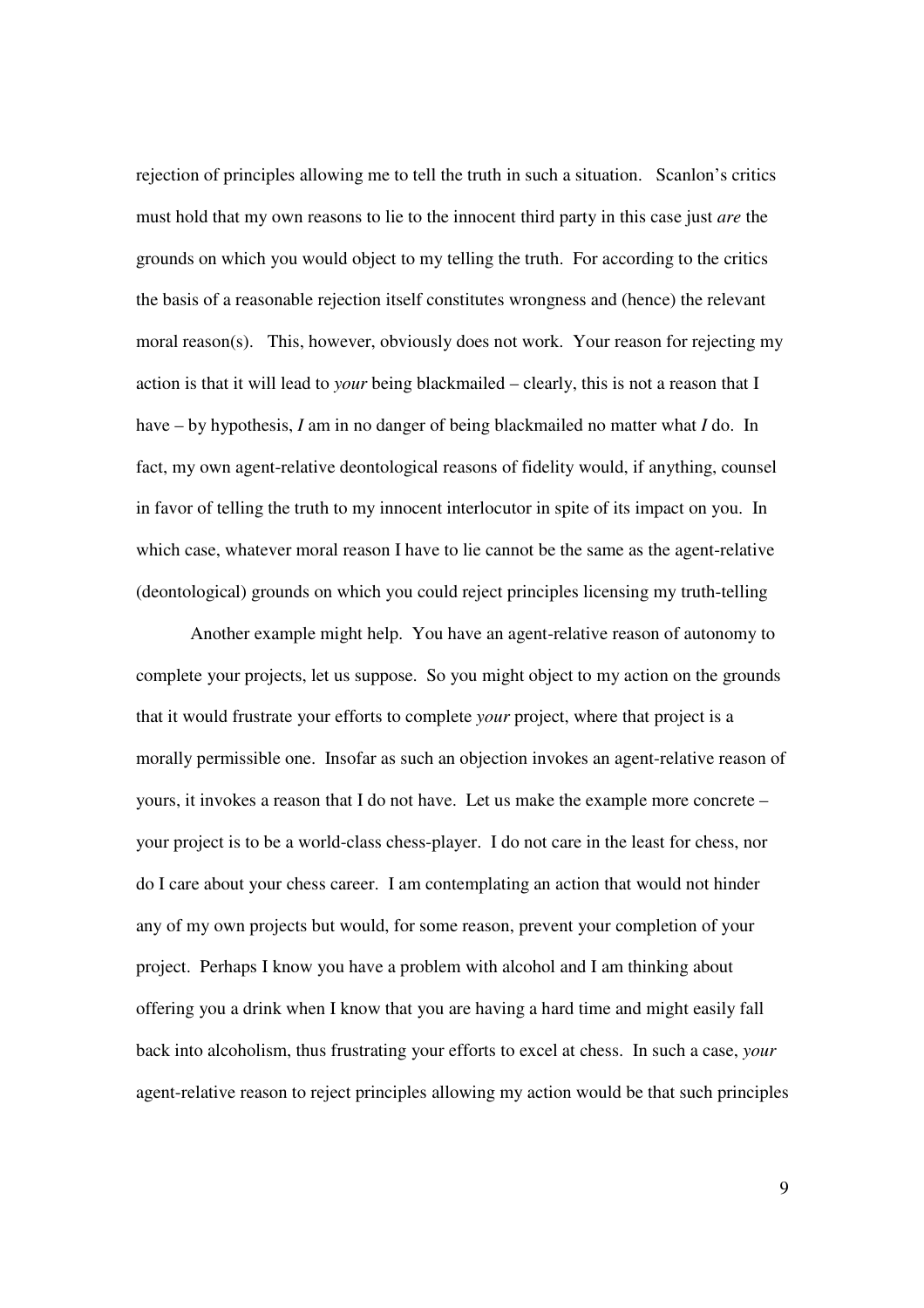would not allow you to complete your project. This reason is not, in the relevant sense, a reason of mine. For the action I am contemplating would, by hypothesis, not undermine *my* ability to complete any of *my* projects – in fact, it might well be one way of advancing one of my projects (I might own the local liquor store!). If, at the end of the day, we decide that my action would be wrong in virtue of your agent-relative reason to complete your project then some further story needs to be told about how your agent-relative reason provides a reason for me. Otherwise, if I ask, "What justifying reason do I have not to perform this action?" there will be no answer.

We could tell this further story in a number of ways. One way, familiar from consequentialism, would be to hold that for every agent-relative reason for a given agent to promote some end there corresponds an agent-neutral reason to promote that end. This is *not* the approach that Scanlon favors; he rejects consequentialism's unconstrained aggregation. On Scanlon's account, for example, your agent-relative complaint that my action would cause you serious physical pain can qualify my action as wrong even if that action is necessary to prevent an enormous number of other people from suffering a somewhat less severe pain. The contrast with a consequentialist imperative to minimize aggregate pain is stark.<sup>13</sup> Very roughly, Scanlon's idea is that moral reasons "piggyback" on people's agent-relative reasons. In effect, the contractualist principle simply expresses the way in which all-things-considered moral reasons piggy-back in this way. Insofar as your agent-relative reasons could ground the reasonable rejection of any principle allowing my action, *that fact* provides me with moral reason not to perform the

 $<sup>13</sup>$  On the other hand, contractualism is itself an agent-neutral principle and is in this respect similar in its</sup> formal structure to consequentialism; while contractualist reasons "piggy-back" on agent-relative reasons the contractualist reasons themselves are agent-neutral. The main contrast is that consequentialism is a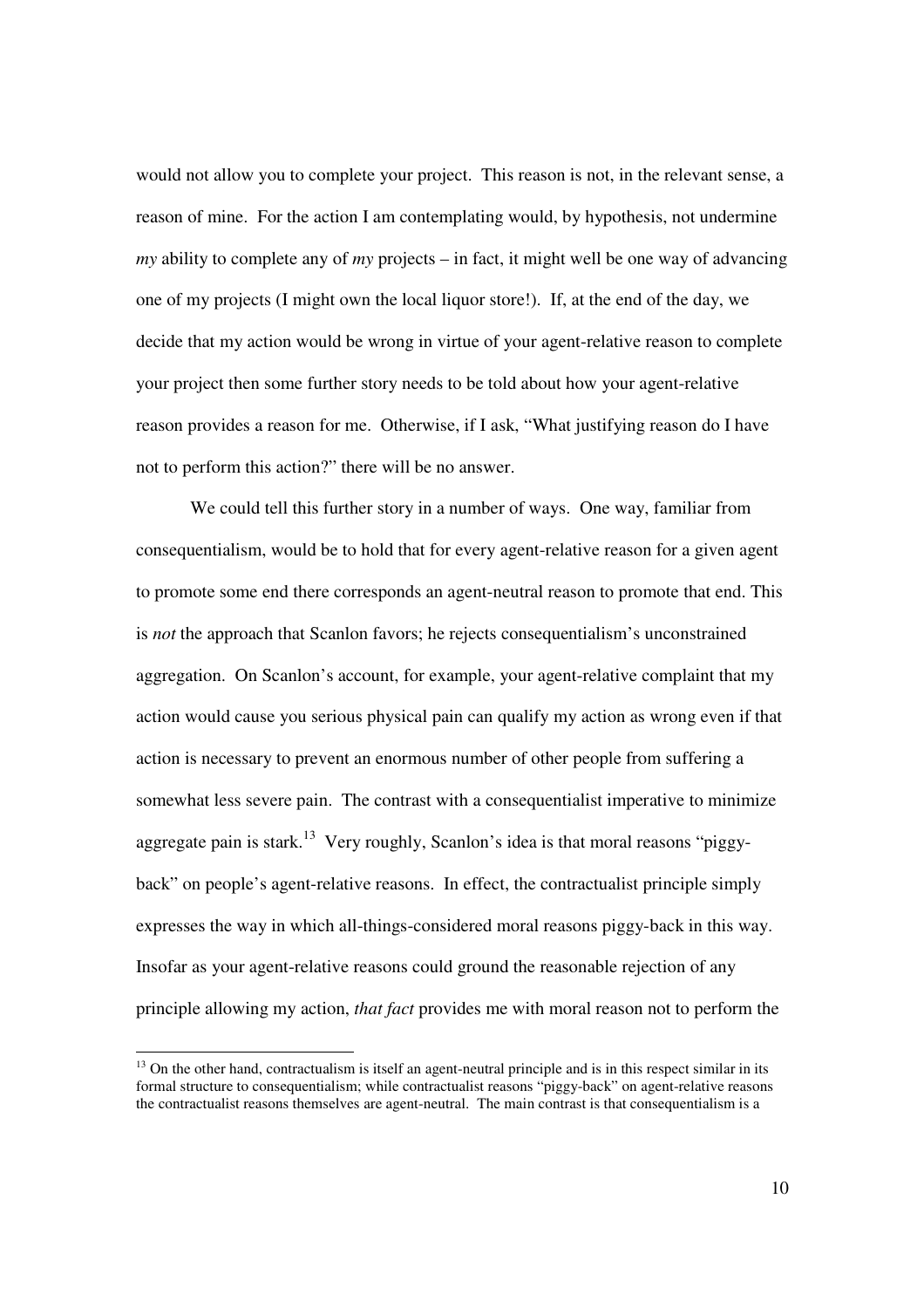action. Whatever else one may think of contractualism, it is not otiose. Only with the contractualist formula (or some such bridge principle) can our all-things-considered moral reasons piggy-back on others' agent-relative reasons.

Of course, this reply assumes that it is plausible to suppose that we should give substantial moral weight to people's reasonable agent-relative complaints as such. This, it seems to me, is where some important issues surface, but the critics who object that contractualism is otiose have not thereby engaged those issues at all. Furthermore, Scanlon has made a *prima facie* case for supposing that common-sense morality gives weight to agent-relative complaints as such, and the critics' standard objection does not address that case at all. It is worth very briefly reviewing some of the main lines of Scanlon's argument here. First, giving such weight to agent-relative objections fits well with the way in which our moral practice encourages us to take other people's points of view ("How would you like it if I did that to you?"). Intuitively, it seems plausible to suppose that a potential victim's complaint does not *have* to invoke purely agent-neutral considerations to be morally relevant. To appreciate the importance of your agentrelative concern to pursue a particular and perhaps idiosyncratic project (e.g., to write a novel), I must really try to "put myself in your shoes," and common-sense morality *does* suppose that it is deeply important that we engage in this sort of "ideal role-playing."<sup>14</sup> Whereas to appreciate the agent-neutral disvalue of pain it does not seem that I need to occupy an alternative perspective. Second, contractualism can explain what goes wrong with intuitively implausible forms of aggregation in which a very small benefit to very

teleological (indeed, maximizing) principle whereas contractualism is not; for Scanlon's criticism of a thoroughly teleological conception of morality, see chapter two.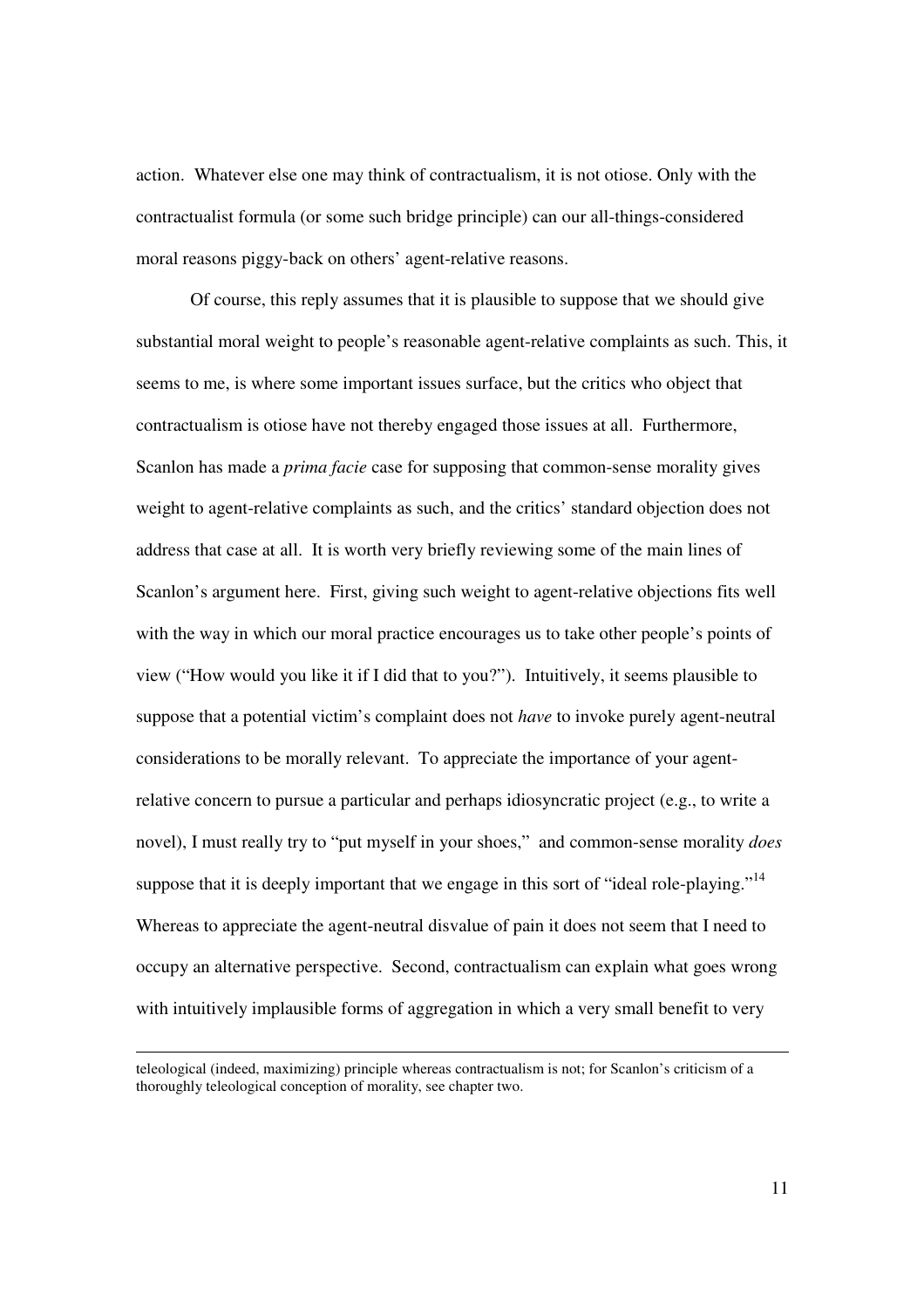many people could (in principle) justify an enormous harm to a particular individual (see pp. 229-241). It is precisely because each individual's agent-relative objections are given weight that Scanlon's view can better track common-sense moral intuitions in such cases. Third, Scanlon plausibly argues that many of the most common forms of moral bias stem from failure to take seriously enough others' agent-relative complaints (see p. 206). Fourth, the appeal to a victim's agent-relative objection helps capture our sense that immoral actions can wrong particular person(s), rather than being wrong "from the point of view of the universe."<sup>15</sup>

These considerations also undermine McGinn's claim that contractualism is too anemic to capture the force of weighty moral judgments. Insofar as the contractualist must try to take up the agent-relative perspectives of each of the individual victims involved, it seems plausible to suppose that she has a more clear sense of how monstrously they were treated than someone who invokes agent-neutral disvalue and thinks of the badness done to the aggregation taken as a whole. It is the agent-neutral approach which seems more likely to see the wrongness of the Holocaust in inappropriately abstract terms, by trying to find that wrongness "from the point of view of the universe," rather than from the perspectives of the victims taken individually. Joseph Stalin was, in effect, picking up of this element of human psychology when he remarked that, "a single death is a tragedy, a million deaths is a statistic." A vivid sense of how awful such actions are is best elicited by taking up the perspective of an particular victim. Insofar as appreciating someone's agent-relative reasons is best done in this way,

<sup>&</sup>lt;sup>14</sup> The phrase is borrowed from Habermas. See Jurgen Habermas, "Reconciliation Through the Public Use of Reason; Remarks on John Rawls's *Political Liberalism*," *Journal of Philosophy* 92 (March 1995): 109- 131, p. 117.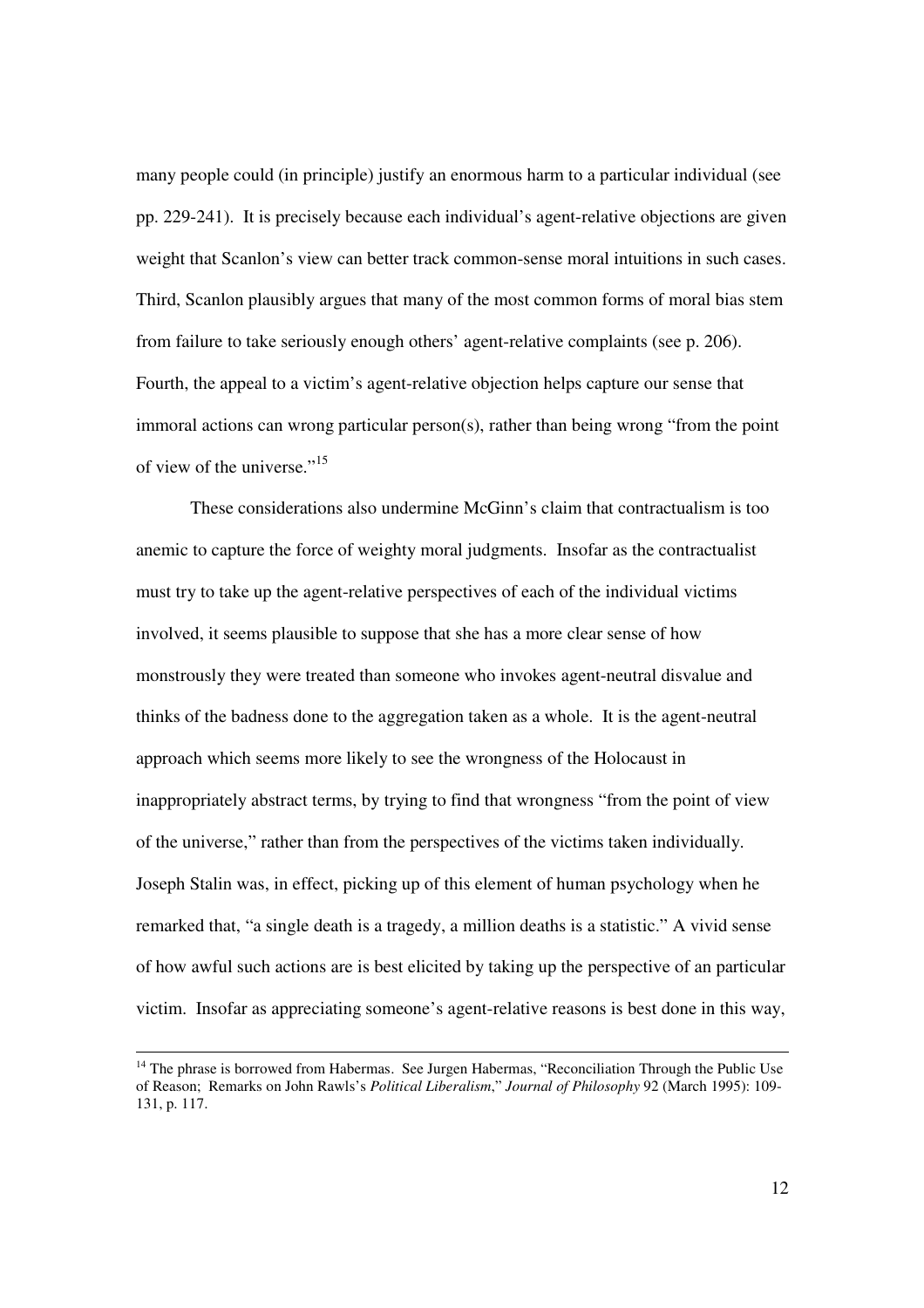the contractualist account of wrongness seems *less* anemic than its purely agent-neutral competitors.

This diagnosis of the source of the critics' error is confirmed by their examples,

all of which assume that the grounds for a reasonable rejection are agent-neutral. Here is

Simon Blackburn:

Suppose it is reasonable to reject my principles because, for instance, they lead to vast inequalities in wealth. Why then isn't that the very feature that makes my principles wrong? 16

Pretty clearly, Blackburn is supposing that inequalities have agent-neutral disvalue.

Recall that McGinn's discussion of dropping radioactive debris assumed that such an

action would be wrong because of the agent-neutral disvalue of suffering and death.

McGinn appeals to agent-neutral disvalue in discussing our duties to nonhuman animals:

Surely the reason it is wrong to cause non-rational beings pain is that pain is a bad thing...The wrongness does not consist in the fact that the hypothetical trustees of such beings would strenuously object...<sup>17</sup>

Actually, Scanlon rejects the "trustee model" of duties to nonhuman animals (according

to which those duties are based on the possibility of reasonable rejection of the relevant

principles by a trustee acting on behalf of such animals) and so agrees with McGinn:

One view holds that although it is morally objectionable, in the broad sense, to fail to take account of the pain and distress of nonrational creatures, we do not have the reason that we have in the case of rational creatures to accept the general requirement that our conduct be justifiable to them. The other view holds that we do have reason to accept this requirement...*I myself am inclined toward the first of these views*. (p. 184, emphasis added)

Scanlon's discussion of "works of nature" also shows how he thinks contractualism *would*

do no important work if only impersonal values were at stake:

<sup>&</sup>lt;sup>15</sup> This point has recently been emphasized by Rahul Kumar. See his, "Defending the Moral Moderate:

Contractualism and Common Sense," *Philosophy and Public Affairs*, 2000, v. 28, pp. 281-282..

<sup>&</sup>lt;sup>16</sup> Blackburn, "Am I Right?"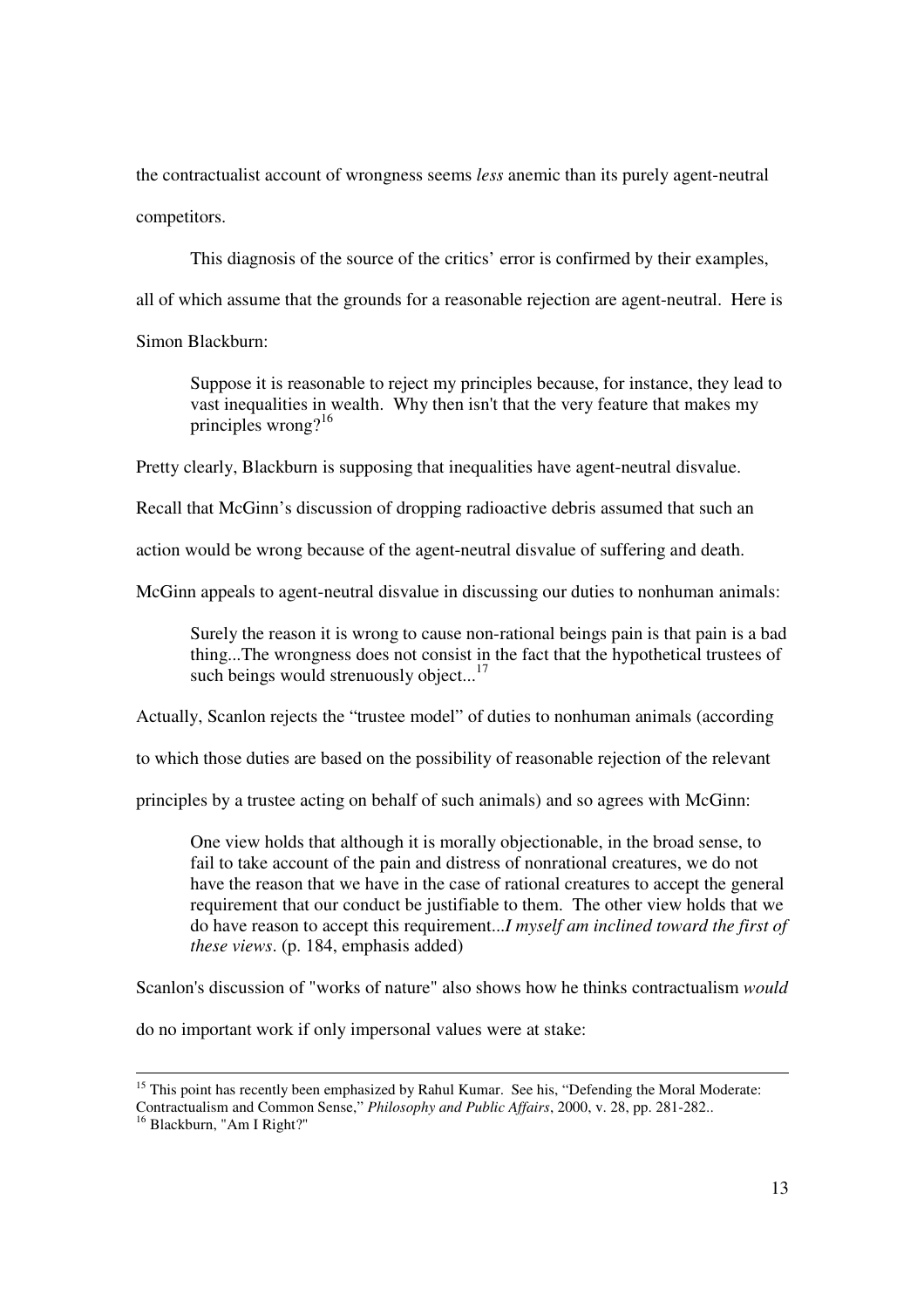...the idea that there is a moral objection to harming or defacing works of nature (apart from any effects this has on human life) is adequately explained by the fact that the character of these objects…provides compelling reason not to harm them. *Nothing would be added by bringing in the idea of what a trustee for these objects would have reason to reject*. (p. 183, emphasis mine)

So Scanlon's critics consider cases in which only agent-neutral value is at stake, and argue that in such cases reasonable rejectability would do no real work. Scanlon embraces this claim and rejects the trustee model for this reason. This indicates Scanlon's sensitivity to the fact that his view would be vulnerable to the critics' objection *if* he did not restrict the grounds for reasonable rejection to *agent-relative* ones.

One might at this point wonder why Scanlon's critics have so often implicitly assumed that reasons for rejection must be agent-neutral. Here I shall offer a very speculative, tentative, and admittedly uncharitable hypothesis. The critics' objection begins with the mistaken but seductive thought that reasons for rejection must be moral reasons if contractualism is to work. If we simply add the tacit premise that all moral reasons are agent-neutral, it would follow that all Scanlonian reasons for rejection must be agent-neutral. Of course, the premise that all moral reasons are agent-neutral is itself highly controversial and it would be question-begging to presuppose it here. Nonetheless, one cannot help being struck by the fact that the critics who press the objection discussed here (Blackburn, McGinn, and Pettit) are all consequentailists and as such *do* think that all moral reasons are agent-neutral. So in a way it would not be too surprising if they fell into thinking reasons for rejection must be agent-neutral.

The guiding insight of Scanlonian contractualism is the thought that we must make room for the reasonable agent-relative concerns of others. The idea is very Kantian insofar as it picks up on the idea that each of us should be granted a sphere of autonomy

 $17$  McGinn, "Reasons and Unreasons," p. 36.